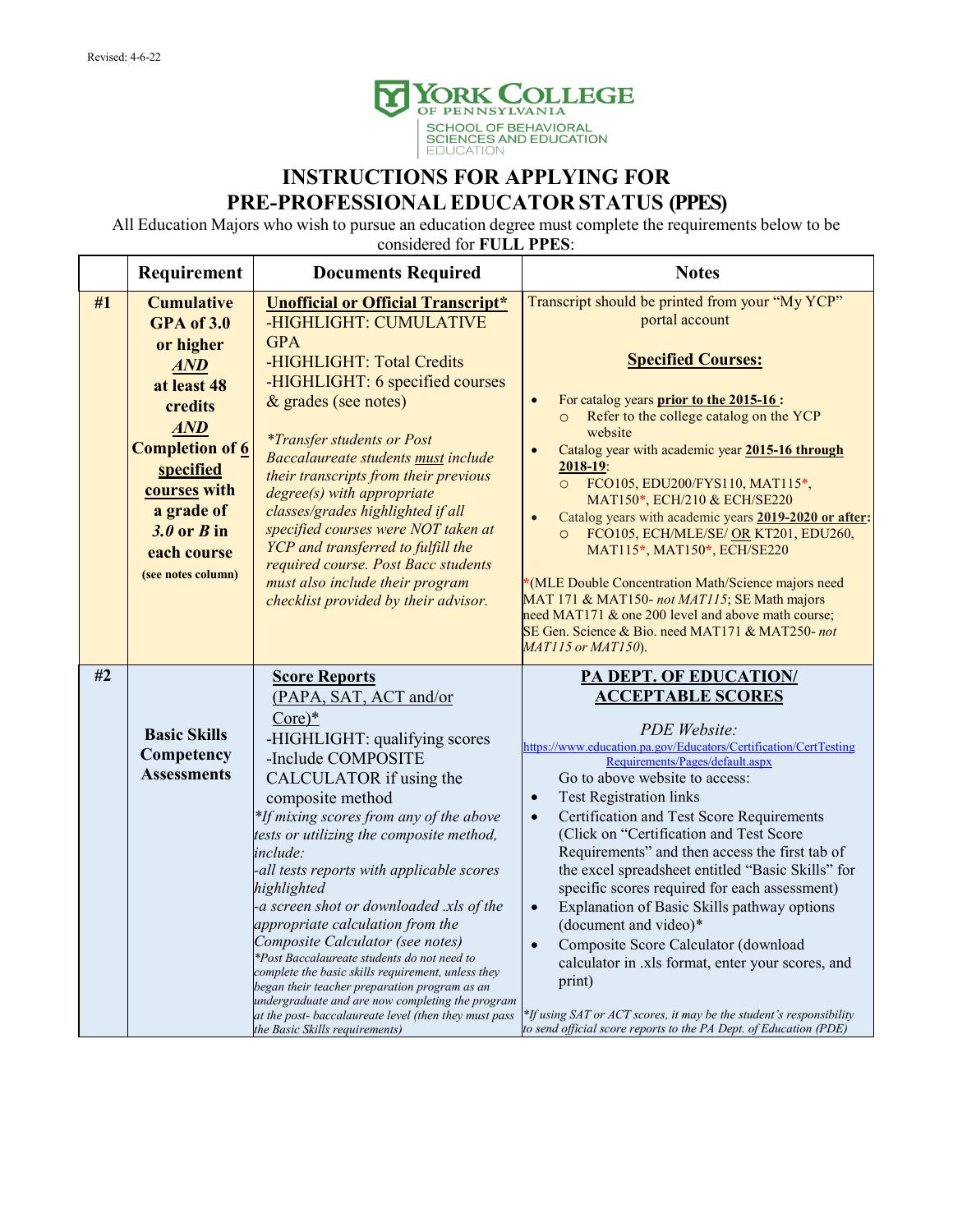| #3 | <b>Clearances</b>                           | <b>Clearances</b><br>-COPIES OF 3 CLEARANCES<br>must be on file in the Department of<br>Education Office (LS 134)                                                                                                                    | Act 34 PA State Police Clearance<br>Act 151 Child Abuse Clearance<br>Act 114 PA Federal Criminal History Clearance<br>Must all be less than 1 year old and show no offenses.<br>https://www.education.pa.gov/Educators/Clearances/Pages/default.a          |
|----|---------------------------------------------|--------------------------------------------------------------------------------------------------------------------------------------------------------------------------------------------------------------------------------------|------------------------------------------------------------------------------------------------------------------------------------------------------------------------------------------------------------------------------------------------------------|
| #4 | <b>Advisor</b><br><b>Approval</b>           | <b>PPES Advisor Checklist</b><br>-PPES ADVISOR CHECKLIST must<br>be signed by advisor                                                                                                                                                | Student must schedule a meeting with his/her<br>advisor. Requirement documentation for #1 and #2<br>above, as well as the PPES Advisor Checklist<br>should be brought to the meeting.<br>The PPES Advisor Checklist can be found within<br>this documents. |
| #5 | Online<br><b>PPES</b><br><b>Application</b> | <b>PPES Online Application</b><br>https://ycp.co1.qualtrics.com/jfe/form/SV 6M8AC<br>Gr1p2qrTUx<br>- Applicants will be notified of their status. After<br>approval is granted, a student may register for PPES-<br>required classes | Requirements $#1, 2, 4, 5$ must be scanned and available<br>for upload into the online PPES application prior to<br>starting the application.<br>Scanners are available in the YCP library, if needed<br>(free for student use).                           |

# **Provisional PPES:**

*Education Majors may be considered for PROVISIONAL PPES if Requirement #1 is the ONLY requirement the student is waiting to fulfill and is need of registering for post-PPES courses. All other requirements must be met. The provisional applicant will use the same online PPES application as noted above. See below for exceptions to Requirement #1 that may be utilized for provisional status :*

- o The student has a reasonable prediction that he she will possess a 3.0 or better at the end of the current semester AND
- o The student will have 48 completed credits on their transcript at the end of the current semester AND
- o The student will have achieved a 3.0 or better on the above 6 specified courses

#### *If the above conditions are not achieved at grade posting, Provisional PPES is revoked and the student must drop all post-PPES coursework from his/her schedule.*

#### **Basic Skills Test Registration Sites:**

- o **ACT:** <https://www.act.org/content/act/en/products-and-services/the-act.html>
- o **CORE:** <http://www.ets.org/praxis/pa>
- o **PAPA:** <http://www.pa.nesinc.com/>
- o **SAT:** <https://www.collegeboard.org/>

#### **Basic Skills Test Support Resources:**

- o **YCP's Academic Support Center:** 
	- o Math, Reading and Writing Coaches/Tutors are available to assist with all tests.
	- <https://www.ycp.edu/about-us/offices-and-departments/student-success/academic-support-center/>
- o **Free Basic Skills Prep Course and Sample Tests:**
	- o YCP subscription to PAPA Prep Course: <https://www.longsdalepub.com/>
		- o School Number: 98557
	- o School Key: papasuccess
- o **Core Preparation Materials** (vendor- ETS)**:**
	- o <http://www.ets.org/praxis/prepare/materials> o Select "Core Academic Skills for Educators"
- o **PAPA Preparation Materials** (vendor- Pearson):
- o [http://www.pa.nesinc.com/TestView.aspx?f=HTML\\_FRAG/PA001\\_PrepMaterials.html](http://www.pa.nesinc.com/TestView.aspx?f=HTML_FRAG/PA001_PrepMaterials.html)
- o **Free Khan Academy Online Prep Course:**
	- <https://www.khanacademy.org/prep/praxis-core>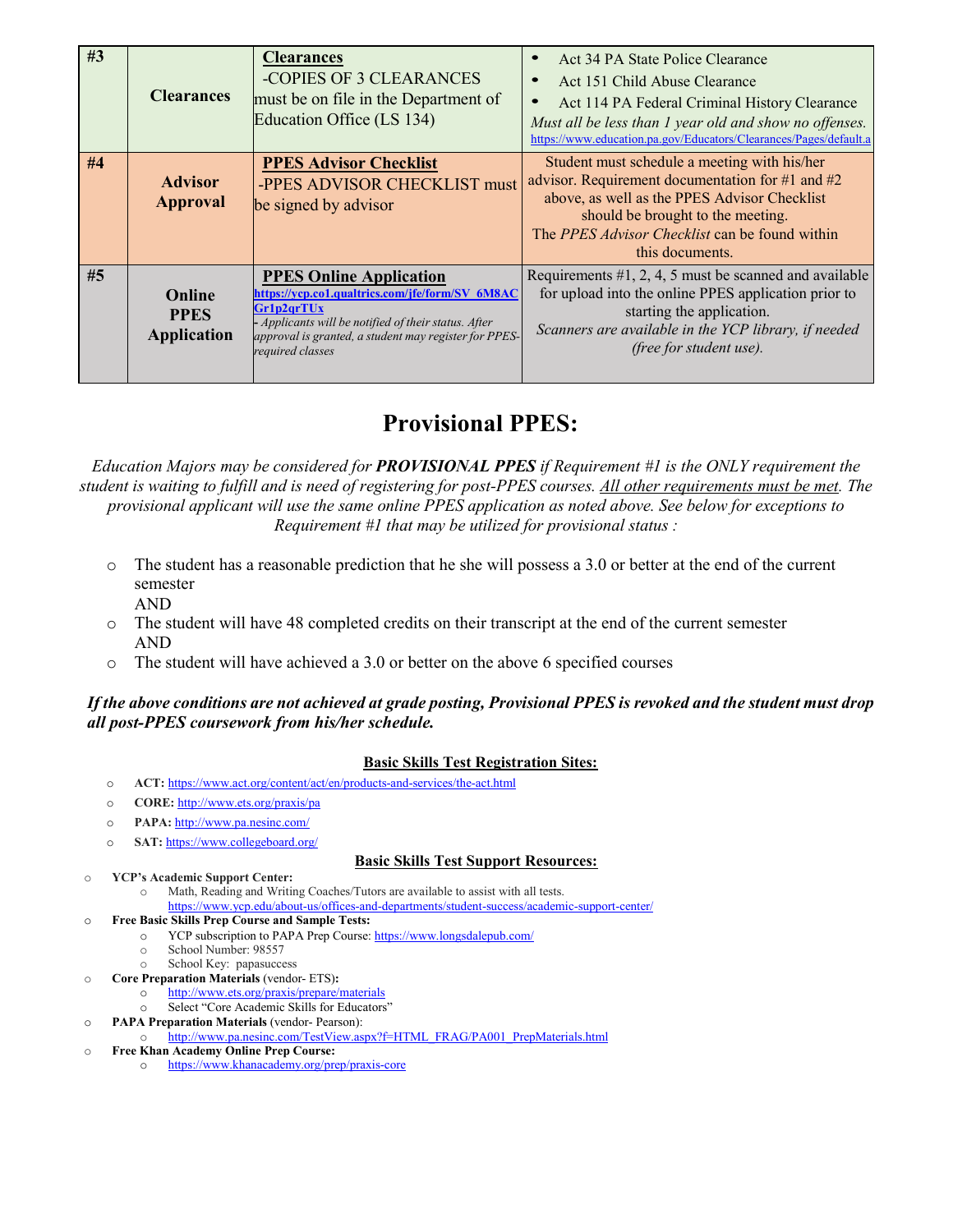

# **PRE-PROFESSIONALEDUCATOR STATUS (PPES) Advisor Checklist**

**Student:\_\_\_\_\_\_\_\_\_\_\_\_\_\_\_\_\_\_\_\_\_\_\_\_\_\_\_\_\_\_\_\_\_\_\_\_\_\_\_\_\_\_\_\_\_\_\_\_\_\_\_\_\_\_\_\_\_\_\_\_\_\_\_\_\_\_\_\_\_\_\_\_\_ Advisor: \_\_\_\_\_\_\_\_\_\_\_\_\_\_\_\_\_\_\_\_\_\_\_\_\_\_\_\_\_\_\_\_\_\_\_\_\_\_\_\_\_\_\_\_\_\_\_\_\_\_\_\_\_\_\_\_\_\_\_\_\_\_\_\_\_\_\_\_\_\_\_\_**

The student will arrange a meeting with his/her advisor to review the following documents prior to applying for PPES. It is the student's responsibility to bring these documents, along with this Advisor Checklist, to the advisor meeting.

### • **HIGHLIGHTED TRANSCRIPT:**

- 3.0 or higher cumulative GPA and
- \_\_\_\_\_\_at least 48 credits and

Grade of 3.0 or higher on 6 specified courses (YCP and Transfer Colleges)

- o **Pre 2015-16 catalog year**: Please refer to the college catalog on the YCP website
- o **2015-16 through 2018-19 catalog year**: FCO105, EDU200/FYS110, MAT115**\***, MAT150**\***, ECH/SE210, ECH/SE220
- o *2019-2021 catalog years and later*: FCO105, ECH/MLE/SE/ OR KT201, EDU260, MAT115**\***, MAT150**\***, ECH/SE220

**\***(MLE Double Concentration Math/Science majors need MAT 171 & MAT150- *not MAT115*; SE Math majors need MAT171 & one 200 level and above math course; SE Gen. Science & Bio. need MAT171 & MAT250- *not MAT115 or MAT150*).

• **\_\_\_\_\_ ACCEPTABLE SCORE REPORT(S)** Most up-to-date calculator and score requirements are on the following page/back of this form and can be found here (Click on Certification Test Score Requirements, then use the "Basic Skills" tab):

<https://www.education.pa.gov/Educators/Certification/CertTestingRequirements/Pages/default.aspx>

o **\_\_\_\_\_ COMPOSITE SCORE CALCULATOR** (if applicable- required if utilizing the composite method; found at above PDE website)

### • **CLEARANCES**

All 3 clearances are updated and on file within the Education Office (LS134)

\*\***Act 34** (PA State Police)**, Act 114** (Federal Criminal History Background "Fingerprinting")**,** and **Act 151** (PA Child Abuse)

Advisor Signature to verify above PPES requirements have been met:

Check ONE: Full PPES Provisional PPES

If Provisional, please list reasons why:

Signature:  $\Box$ 

*This signed Advisor Checklist must be retained by the student and submitted as part of the online PPES application.*